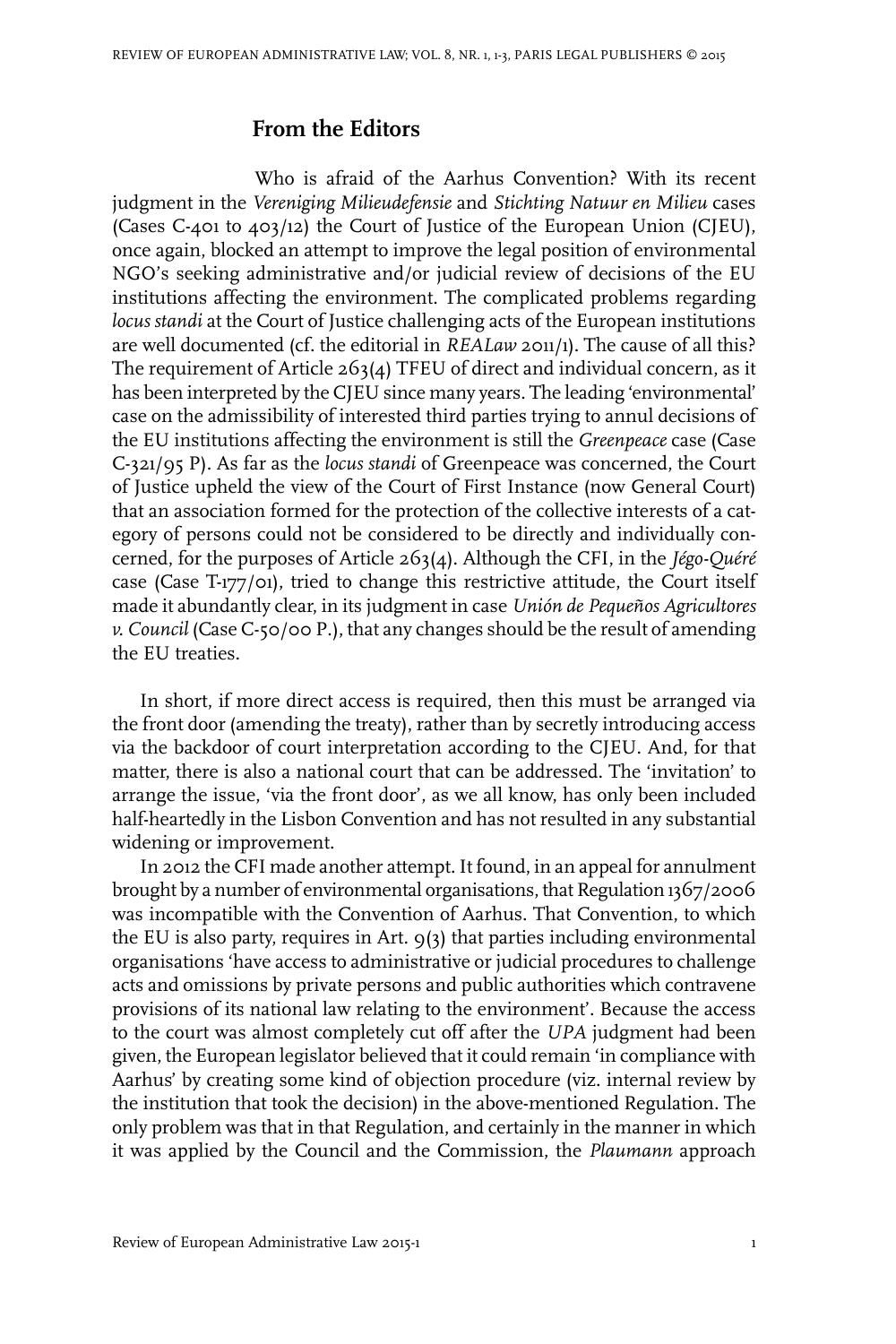was imported. In short: there was still no question of real access to an 'administrative' procedure within the meaning of the Aarhus Convention.

The CFI had found, and in my view perfectly rightly so, that the Regulation was in violation of Art. 9(3) of the Aarhus Convention. However, the problem that the CFI was faced with was that the CJEU, in an earlier judgment (*Slovak Brown Bears*, Case C-240/09), had already held that precisely that provision had no direct affect. In an attempt to attach legal consequences to the violation of that article of the Convention nevertheless, the CFI 'worked magic' and conjured up the rather obscure *Fediol*/*Nakajima* exception (Cases 70/87 and 69/89). According to the CFI that exception allowed it to test the validity of an act of the European Union against the rules of an international agreement, even if these rules had no direct effect. This would apply in cases where the European Union intends to implement a specific obligation within the scope of that agreement or if secondary legislation refers to specific provisions of that agreement. Brave, but perhaps destined to fail. In the *Vereniging Milieudefensie* and *Stichting Natuur en Milieu* cases, the CJEU needed only a few words to point to the special factual and legal context of *Fediol* and *Nakajima* and found that this approach could not just simply be 'transplanted' to the Aarhus Convention.

This means that we are back to square one: Art. 9(3) of the Aarhus Convention cannot achieve a better legal protection position for environmental organisations after all, at least not in so far as it concerns legal protection against decisions of the European institutions themselves.

How to proceed? The fact that Article 10(1) of Regulation 1367/2006 is in violation of Art. 9(3) of the Aarhus Convention still seems evident to me. After all, the Regulation wrongly restricts access to the internal review procedure to individual administrative acts. However, this problem cannot be solved by the European courts. Art. 9(3) Aarhus Convention has no direct effect nor can it be raised as an exception of illegality against European Regulations and Directives.

I no longer have much faith in the fact that the EU legal order will appear to be able to start acting in conformity with the Aarhus Convention at short notice in this file. Perhaps further pressure from 'outside', by which I mainly mean from the compliance mechanism of the Aarhus Convention itself, could result in some improvement in the longer term. As long as that does not happen, the conclusion must unfortunately be that the issue of access to justice has in the meantime been fairly well provided for in most EU member-states , but that the EU itself is gradually becoming known as the proverbial black sheep.

'Who is afraid of the Aarhus Convention? We are, George, we are.'.

This 'special issue' of *REALaw* 'Proceduralisation of EU law through the backdoor' is the result of a workshop held at Maastricht University in 2014. Dr. Mariolina Eliantonio and Dr. Elise Muir organised the workshop and edited the papers presented there. In recent years, there has been a bourgeoning of legislative initiatives as well as legislative rules placing emphasis on judicial